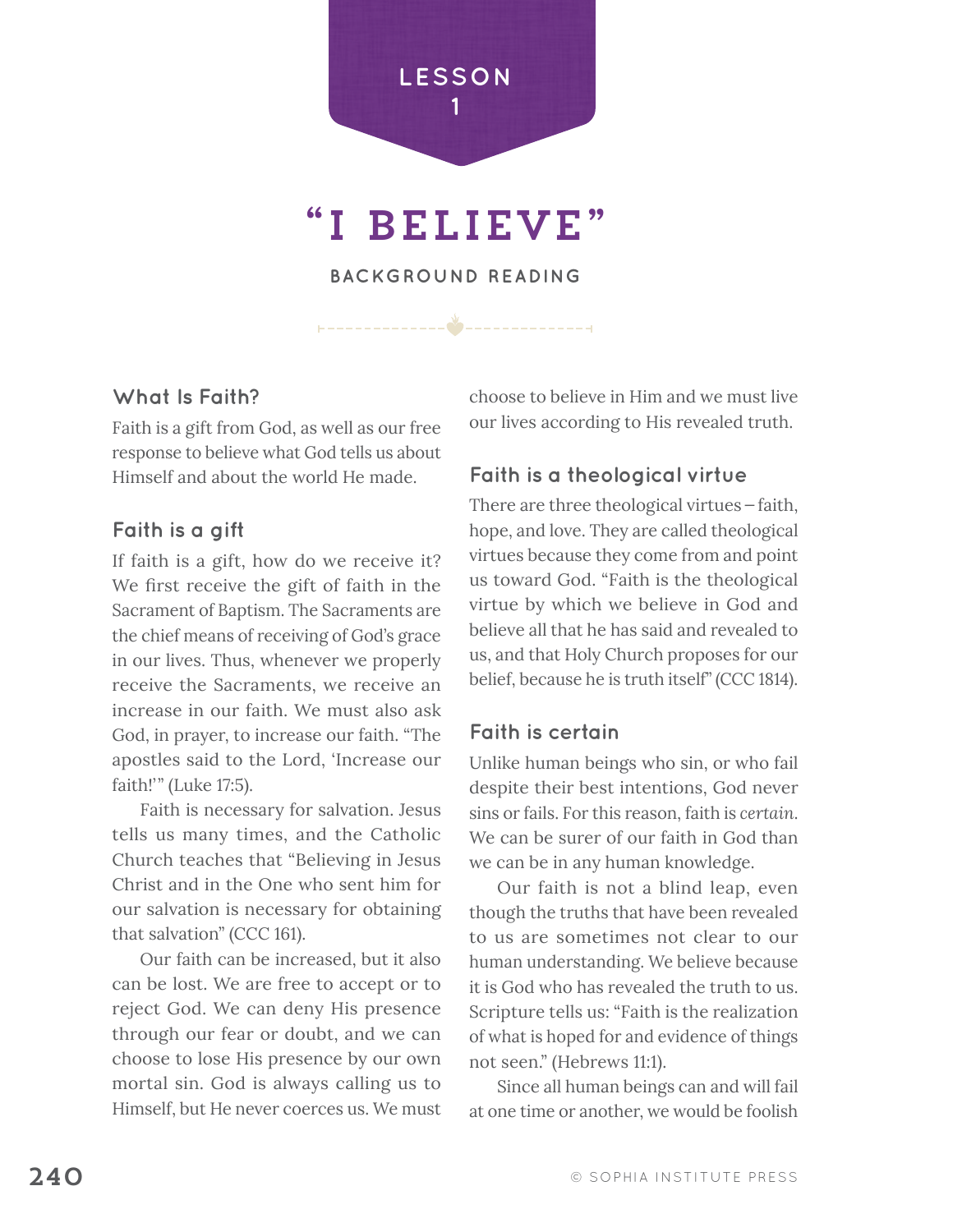to place all our trust in any human being. There is only One in whom we should completely trust —God. God can never fail. He alone is completely trustworthy and faithful.

#### **Faith requires obedience**

Jesus told us that those who love Him keep His commandments, and it is true that the appropriate response to authentic faith is to obey. If by faith we believe that God is who He says He is, we must respond to that revelation with lives lived in obedience to the truth that He has revealed. St. Paul, in his letter to the Romans, calls this "the obedience of faith" (Romans 1:5).

By faith "man freely commits his entire self to God." For this reason the believer seeks to know and do God's will (CCC 1814).

### **Faith means the body of truths we believe**

Faith also means the body of truths, revealed to us by God, which we believe. These truths are summarized for us in creeds. The word creed comes from the Latin word *credo*, which means "I believe."

Creeds, as summaries of our faith, gather together the essential truths that we profess and were originally used as teaching tools for those preparing for Baptism.

In the history of the Church, many professions of faith (creeds) were articulated in response to the different needs of each era. One creed, however, does not supersede or "overrule" another. Rather, each helps us to understand our Faith in a special and deeper way.

One creed has a special place in the life of the Church: the Apostles' Creed. This creed was not written by the Apostles themselves, but is a faithful summary of their Faith. The Apostles' Creed is used at Baptism and is the basis of the *Catechism's* presentation of our profession of faith.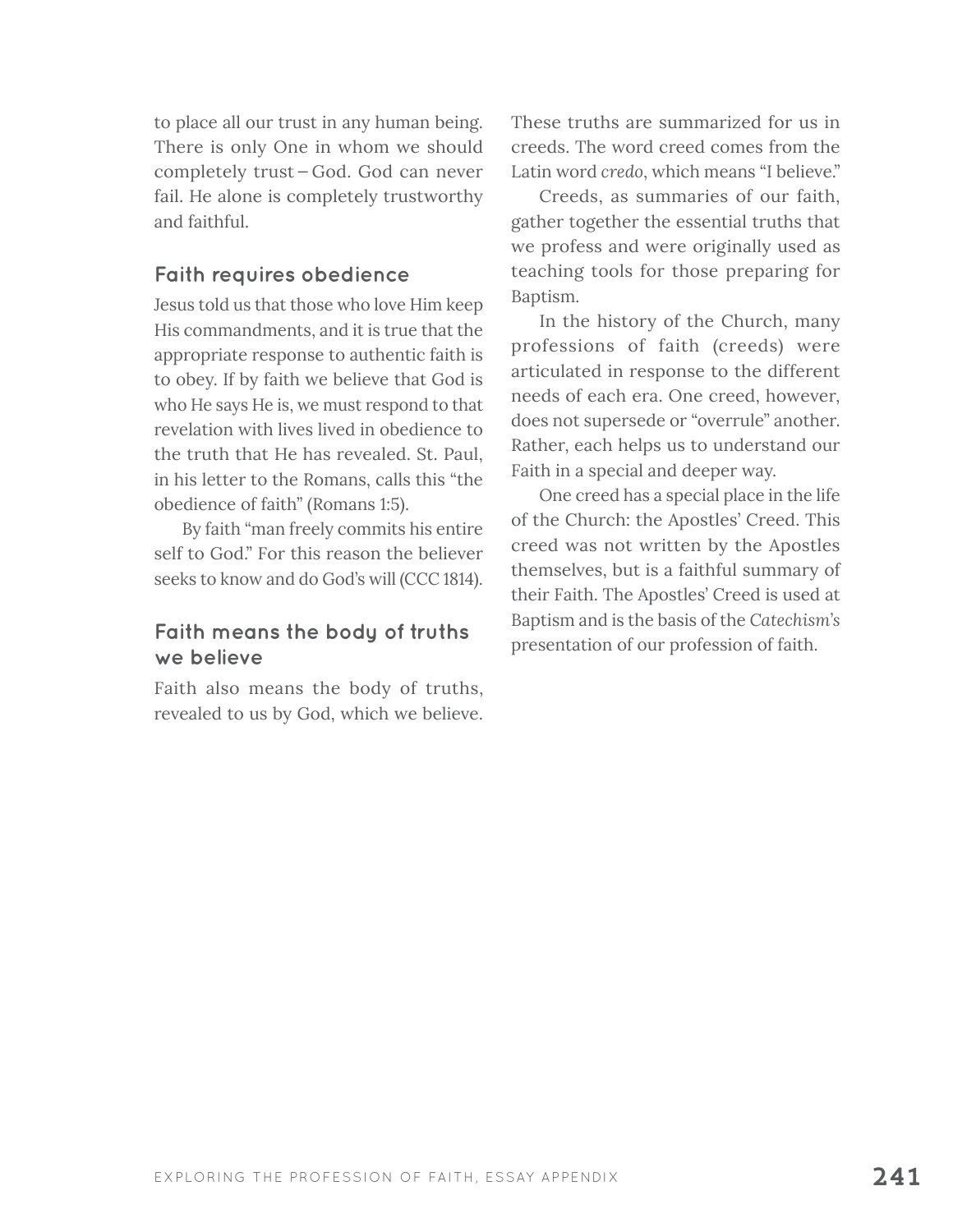

# In god, the father, THE ALMIGHTY

**BACKGROUND READING**

 $\sim$  ----

We can come to know and to believe in the existence of God through reason, through Divine Revelation, and through God's creation.

### **We can know God through reason**

Reason alone is not sufficient to know and love God, but we can know that He exists through reason. Faith and reason do not contradict each other. Rather, our intellect and wills cooperate with divine grace. In fact, the word *theology* means faith seeking understanding. The *Catechism* teaches that although we can be certain of God through reason, there is greater knowledge that comes to us only through Divine Revelation. We can know Divine Revelation through the Word of God in the Bible, and through the Tradition of the Church Jesus founded.

### **We can know God through Divine Revelation**

Because it was God's will that we would come to know Him, to love Him, and to live with Him eternally in Heaven, He has gradually revealed Himself to mankind. Salvation History is filled with the stories of God's mercy and His covenants with Adam, Noah, Abraham, Moses, and David. The fullness of this revelation would come to mankind in the person and mission of Jesus Christ, His only Son.

"He has made known to us the mystery of His will in accord with His favor that He set forth in Him as a plan for the fullness of times, to sum up all things in Christ, in heaven and on earth" (Ephesians 1:9-10).

This revelation has been preserved for us, and for all generations, through the Sacred Scriptures and Sacred Tradition guarded by the magisterium (teaching authority) of the Church. Regularly spending time with God in prayer, hearing the Word of God at each Holy Mass, and receiving the Sacraments — especially Confession and Holy Communion — will help you grow in your understanding of Divine Revelation.

### **The Blessed Trinity is the central mystery of our Faith**

We often think that the word *mystery* means something unknowable or a problem to be solved. But *mystery* means something